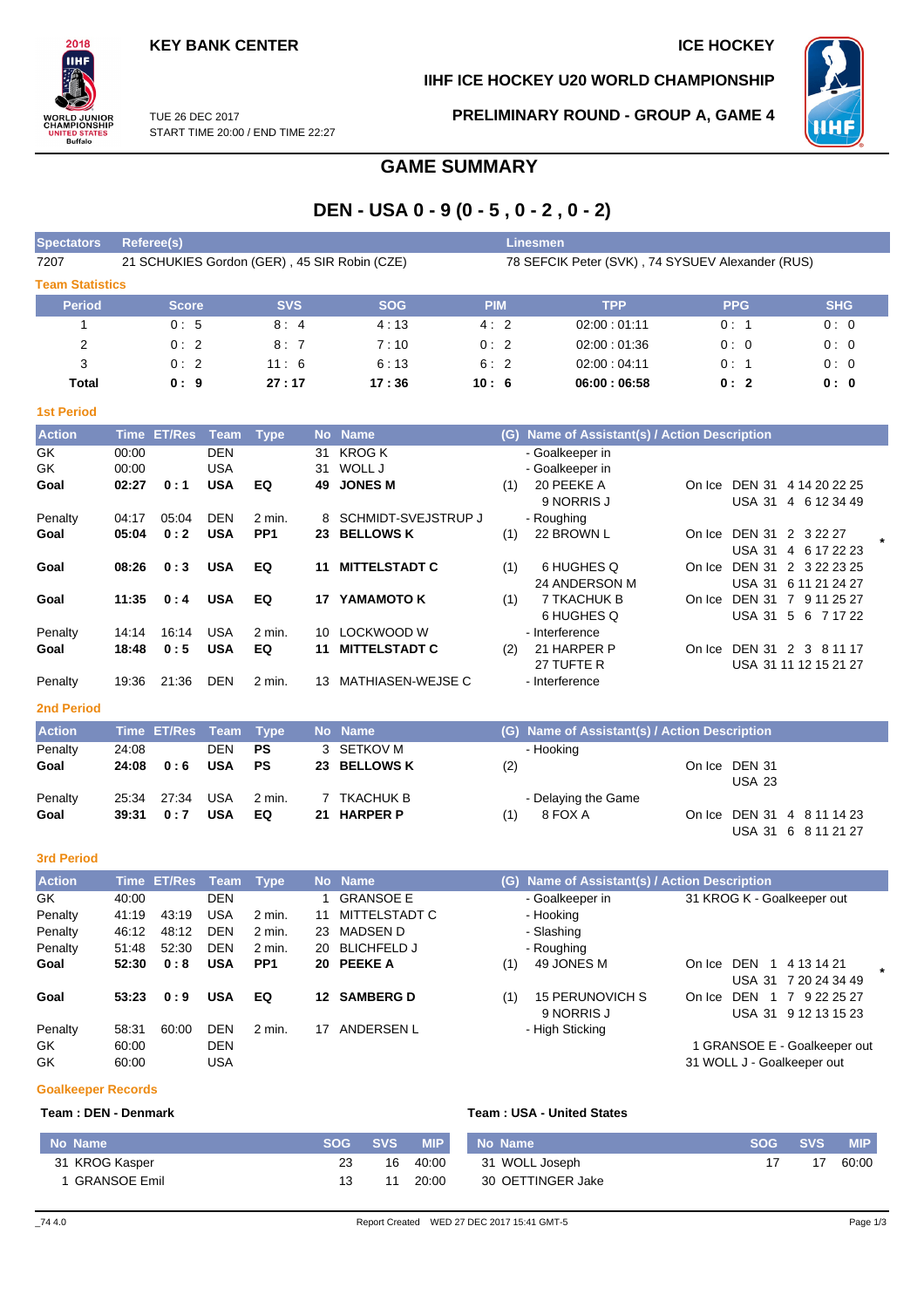# **KEY BANK CENTER ICE HOCKEY**



**IIHF ICE HOCKEY U20 WORLD CHAMPIONSHIP**



TUE 26 DEC 2017 START TIME 20:00 / END TIME 22:27

# **PRELIMINARY ROUND - GROUP A, GAME 4**

| <b>Game Statistics</b> |  |
|------------------------|--|
| Team : DEN (red),      |  |

|               | Head Coach: ELLER Olaf                   |   |   |              |                |    |          |                   |            |             |                | <b>Shots on Goal</b> |         |          |      |                    |                | Time on Ice |            |            |            |
|---------------|------------------------------------------|---|---|--------------|----------------|----|----------|-------------------|------------|-------------|----------------|----------------------|---------|----------|------|--------------------|----------------|-------------|------------|------------|------------|
| <b>No Pos</b> | <b>Name</b>                              | G | A | P            |                |    |          | PIM FO+ FO- FO+/- | FO%        |             | $\overline{2}$ |                      | 3 OT TS | $+/-$    |      | $\overline{2}$     | 3              | <b>OT</b>   | <b>TOT</b> | <b>SHF</b> | <b>AVG</b> |
| 3 D           | <b>SETKOV Malte</b>                      | 0 | 0 | $\mathbf 0$  | $\mathbf 0$    | 0  | 0        | 0                 | 0.00       | $\mathbf 0$ | 0              | $\mathbf 0$          | 0       | $-2$     | 7:44 |                    | $6:45$ 7:16    |             | 21:45      | 32         | 0:40       |
| 6 D           | <b>JESSEN Jakob</b>                      | 0 | 0 | $\mathbf 0$  | 0              | 0  | $\Omega$ | 0                 | 0.00       | 0           | $\Omega$       | $\Omega$             | 0       | 0        | 4:21 |                    | 3:25 5:12      |             | 12:58      | 21         | 0:37       |
| 16 F          | <b>RONDBJERG Jonas</b>                   | 0 | 0 | 0            | 0              | 0  | 0        | 0                 | 0.00       | 2           | 0              | 0                    | 2       | $\Omega$ |      | 6:25 5:06 4:30     |                |             | 16:01      | 21         | 0:45       |
| 19 F          | KRAG Nikolaj +A                          | 0 | 0 | $\mathbf 0$  | $\mathbf 0$    | 5  | 11       | $-6$              | 31.25      | 0           | 0              | 0                    | 0       | 0        |      |                    | 6:09 5:16 5:12 |             | 16:37      | 22         | 0:45       |
| 20 F          | <b>BLICHFELD Joachim</b>                 | 0 | 0 | 0            | 2              | 1  | 1        | 0                 | 50.00      | 0           | 1              | 3                    | 4       | -1       |      | 6:00 4:31 3:41     |                |             | 14:12      | 18         | 0:47       |
| 2 D           | <b>LARSEN Oliver</b>                     | 0 | 0 | 0            | 0              | 0  | 0        | 0                 | 0.00       | 0           | 0              | 0                    | 0       | -2       |      |                    | 8:11 5:19 4:32 |             | 18:02      | 24         | 0:45       |
| 4 D           | <b>LARSEN Christian</b>                  | 0 | 0 | $\mathbf 0$  | 0              | 0  | 0        | 0                 | 0.00       | 0           | 0              | $\Omega$             | 0       | $-2$     |      | 3:06 5:26 5:03     |                |             | 13:35      | 24         | 0:33       |
| 8 F           | SCHMIDT-SVEJSTRUP Jacob                  | 0 | 0 | 0            | 2              | 0  | 0        | 0                 | 0.00       | 0           | 1              | 0                    | 1       | -2       |      | 5:39 7:44 4:15     |                |             | 17:38      | 21         | 0:50       |
| 11 F          | <b>AHLBERG Valdemar</b>                  | 0 | 0 | 0            | 0              | 7  | 3        | 4                 | 70.00      | 0           | 1              | 0                    | 1       | -3       |      | 4:31 6:19 3:48     |                |             | 14:38      | 20         | 0:43       |
| 23 F          | <b>MADSEN David</b>                      | 0 | 0 | 0            | $\overline{2}$ | 1  | 0        |                   | 1 100.00   | 1           | 0              | $\Omega$             | 1       | -2       |      | 5:25 8:08 4:06     |                |             | 17:39      | 24         | 0:44       |
| 7 D           | <b>MOGENSEN Jeppe</b>                    | 0 | 0 | 0            | 0              | 0  | 0        | 0                 | 0.00       | 0           | $\Omega$       | 0                    | 0       | $-2$     |      |                    | 6:13 5:50 5:12 |             | 17:15      | 29         | 0:35       |
| 9 D           | <b>HEINE Rasmus</b>                      | 0 | 0 | 0            | 0              | 0  | 0        | 0                 | 0.00       | 0           | 0              | $\Omega$             | 0       | $-2$     |      | 5:09 4:40 6:19     |                |             | 16:08      | 28         | 0:34       |
| 13 F          | <b>MATHIASEN-WEJSE</b><br>Christian $+C$ | 0 | 0 | $\mathbf 0$  | $\overline{2}$ | 5  | 8        | -3                | 38.46      | 0           | 1              | $\Omega$             | 1       | 0        |      | 6:08 4:53 5:19     |                |             | 16:20      | 28         | 0:35       |
| 17 F          | <b>ANDERSEN Lucas</b>                    | 0 | 0 | 0            | 2              | 1  | 0        |                   | 1 100.00   | 0           | 2              | 0                    | 2       | $-1$     |      | 4:35 3:28 3:39     |                |             | 11:42      | 18         | 0:39       |
| 21 F          | NIELSEN Daniel +A                        | 0 | 0 | 0            | $\mathbf 0$    | 0  | 0        | 0                 | 0.00       | 0           | 1              | $\Omega$             | 1       | $\Omega$ |      | 4:43 4:40 5:29     |                |             | 14:52      | 25         | 0:35       |
| 14 D          | <b>MORTENSEN Lasse</b>                   | 0 | 0 | 0            | 0              | 0  | 0        | 0                 | 0.00       | 0           | 0              | $\Omega$             | 0       | $-2$     |      |                    | 3:25 6:57 5:06 |             | 15:28      | 25         | 0:37       |
| 22 F          | <b>GRUNDTVIG Andreas</b>                 | 0 | 0 | 0            | 0              | 4  | 3        | 1                 | 57.14      | 1           | 0              | 1                    | 2       | -3       |      | 2:49 3:54 5:21     |                |             | 12:04      | 19         | 0:38       |
| 25 F          | <b>MOLGE Magnus</b>                      | 0 | 0 | $\mathbf 0$  | 0              | 0  | 0        | 0                 | 0.00       | 0           | 0              | 0                    | 0       | -4       |      | 3:13 2:22 4:11     |                |             | 9:46       | 16         | 0:36       |
| 27 F          | SCHULTZ Phillip (BP)                     | 0 | 0 | 0            | 0              | 0  | 0        | 0                 | 0.00       | 0           | 0              | 2                    | 2       | -2       |      | 3:23 2:51 6:08     |                |             | 12:22      | 20         | 0:37       |
| 28 F          | <b>GATH Christoffer</b>                  | 0 | 0 | 0            | 0              | 0  | 0        | 0                 | 0.00       | 0           | $\Omega$       | $\Omega$             | 0       | 0        |      | $0:00$ $0:34$ 1:13 |                |             | 1:47       | 4          | 0:26       |
| GK<br>1       | <b>GRANSOE Emil</b>                      | 0 | 0 | 0            | 0              |    |          |                   |            | 0           | 0              | 0                    | 0       |          |      |                    |                |             |            |            |            |
| 31 GK         | <b>KROG Kasper</b>                       | 0 | 0 | 0            | 0              |    |          |                   |            | 0           | 0              | 0                    | 0       |          |      |                    |                |             |            |            |            |
| <b>Total</b>  |                                          | 0 | 0 | $\mathbf{0}$ | 10             | 24 | 26       |                   | $-2$ 48.00 | 4           |                | 6                    | 17      |          |      |                    |                |             |            |            |            |

# **Team : USA (white)**

| Head Coach: MOTZKO Bob<br><b>Shots on Goal</b><br>Time on Ice |                         |          |                |                |                |             |                |                   |          |                |                |                |          |       |      |                |   |           |       |                |            |
|---------------------------------------------------------------|-------------------------|----------|----------------|----------------|----------------|-------------|----------------|-------------------|----------|----------------|----------------|----------------|----------|-------|------|----------------|---|-----------|-------|----------------|------------|
| <b>No Pos</b>                                                 | <b>Name</b>             | G.       | A              | P.             |                |             |                | PIM FO+ FO- FO+/- | FO%      |                | $\overline{2}$ |                | 3 OT TS  | $+/-$ |      | $\overline{2}$ | 3 | <b>OT</b> |       | <b>TOT SHF</b> | <b>AVG</b> |
| 4 F                                                           | POEHLING Ryan           | 0        | 0              | 0              | 0              | 8           | 3              | 5                 | 72.73    | 0              | $\overline{2}$ | $\mathbf 1$    | 3        | $+1$  | 6:27 | 5:53 2:57      |   |           | 15:17 | 19             | 0:48       |
| 8 D                                                           | FOX Adam                | 0        | 1              | 1              | 0              | 0           | 0              | $\Omega$          | 0.00     | 0              | 1              | $\Omega$       |          | $+1$  |      | 6:11 5:18 6:04 |   |           | 17:33 | 19             | 0:55       |
| 12 D                                                          | SAMBERG Dylan           | 1        | 0              | 1              | 0              | 0           | 0              | $\Omega$          | 0.00     | 0              | 0              |                |          | $+3$  |      | 4:59 5:46 3:54 |   |           | 14:39 | 18             | 0:48       |
| 13 F                                                          | ANDERSON Joey +C        | 0        | 0              | 0              | $\Omega$       | $\Omega$    | 1              | $-1$              | 0.00     | 0              | 2              | 1              | 3        | $+1$  |      | 5:33 6:02 2:49 |   |           | 14:24 | 17             | 0:50       |
| 23 F                                                          | <b>BELLOWS Kieffer</b>  | 2        | 0              | $\overline{2}$ | $\Omega$       | $\Omega$    | $\Omega$       | $\Omega$          | 0.00     | 1              | 1              | 1              | 3        | $+1$  |      | 4:54 4:34 3:53 |   |           | 13:21 | 16             | 0:50       |
| 5 D                                                           | LINDGREN Ryan +A        | 0        | 0              | 0              | 0              | 0           | 0              | 0                 | 0.00     | 0              | 1              | 0              |          | $+1$  |      | 5:40 5:09 5:29 |   |           | 16:18 | 18             | 0:54       |
| 7 F                                                           | <b>TKACHUK Brady</b>    | 0        | 1              | 1              | 2              | 1           | 0              |                   | 1 100.00 | 0              | 0              | 0              | 0        | $+1$  |      | 5:13 2:11 4:27 |   |           | 11:51 | 18             | 0:39       |
| 15 D                                                          | PERUNOVICH Scott        | 0        | 1              | 1              | 0              | 0           | 0              | 0                 | 0.00     | 0              | 0              | 0              | $\Omega$ | $+2$  |      | 5:30 3:27 7:53 |   |           | 16:50 | 18             | 0:56       |
| 17 F                                                          | YAMAMOTO Kailer         | 1        | 0              | 1              | $\Omega$       | 2           | 0              |                   | 2 100.00 | $\mathbf{1}$   | 0              | 0              |          | $+1$  |      | 5:17 3:08 4:54 |   |           | 13:19 | 19             | 0:42       |
| 22 F                                                          | <b>BROWN Logan</b>      | 0        | 1              | 1              | 0              | 6           | $\overline{4}$ | 2                 | 60.00    | 2              | 0              | $\overline{2}$ | 4        | $+1$  |      | 6:29 3:04 4:45 |   |           | 14:18 | 17             | 0:50       |
| 11 F                                                          | MITTELSTADT Casey (BP)  | 2        | 0              | 2              | 2              | 2           | 7              | -5                | 22.22    | 2              | 1              | 0              | 3        | $+3$  |      | 6:25 7:08 5:10 |   |           | 18:43 | 20             | 0:56       |
| 20 D                                                          | <b>PEEKE Andrew</b>     | 1        | $\mathbf{1}$   | $\overline{2}$ | $\Omega$       | $\mathbf 0$ | 0              | $\Omega$          | 0.00     | 0              | $\Omega$       | 1              |          | 0     |      | 6:05 4:08 5:26 |   |           | 15:39 | 20             | 0:46       |
| 21 F                                                          | <b>HARPER Patrick</b>   |          | 1              | $\overline{2}$ | 0              |             | 0              |                   | 1 100.00 | 0              | 1              | 0              |          | $+3$  |      | 5:26 5:56 5:18 |   |           | 16:40 | 17             | 0:58       |
| 24 D                                                          | <b>ANDERSON Mikey</b>   | 0        | 1              | 1              | 0              | 0           | 0              | $\Omega$          | 0.00     | 0              | 0              | 1              |          | $+1$  |      | 3:47 3:47 4:45 |   |           | 12:19 | 18             | 0:41       |
| 27 F                                                          | <b>TUFTE Riley</b>      | 0        | 1              | 1              | $\Omega$       | $\Omega$    | $\Omega$       | $\Omega$          | 0.00     | $\overline{2}$ | $\Omega$       | 1              | 3        | $+3$  |      | 5:15 8:25 4:37 |   |           | 18:17 | 17             | 1:04       |
| 6 D                                                           | <b>HUGHES Quinn</b>     | 0        | $\overline{2}$ | 2              | 0              | 0           | 0              | 0                 | 0.00     | 1              | 0              | $\Omega$       |          | $+4$  |      | 6:30 8:19 5:54 |   |           | 20:43 | 24             | 0:51       |
| 9 F                                                           | <b>NORRIS Josh</b>      | 0        | $\overline{2}$ | 2              | $\mathbf 0$    | 2           | 2              | 0                 | 50.00    | $\mathbf{1}$   | 0              | 1              | 2        | $+1$  |      | 4:12 6:05 5:18 |   |           | 15:35 | 16             | 0:58       |
| 10 F                                                          | <b>LOCKWOOD William</b> | 0        | 0              | 0              | $\overline{2}$ | 0           | 0              | 0                 | 0.00     | 0              | 0              | $\Omega$       | 0        | 0     |      | 1:24 4:38 4:07 |   |           | 10:09 | 11             | 0:55       |
| 34 F                                                          | <b>FREDERIC Trent</b>   | 0        | 0              | 0              | $\Omega$       | 3           | 6              | $-3$              | 33.33    | $\mathbf{1}$   | 0              | 1              | 2        | $+1$  |      | 4:49 3:03 4:54 |   |           | 12:46 | 14             | 0:54       |
| 49 F                                                          | <b>JONES Max</b>        | 1        | 1              | $\overline{2}$ | $\Omega$       |             | 1              | $\Omega$          | 50.00    | $\overline{2}$ | 1              | $\overline{2}$ | 5        | $+1$  |      | 3:59 4:33 5:09 |   |           | 13:41 | 14             | 0:58       |
| 30 GK                                                         | <b>OETTINGER Jake</b>   | $\Omega$ | $\mathbf 0$    | 0              | $\mathbf 0$    |             |                |                   |          | 0              | 0              | 0              | 0        |       |      |                |   |           |       |                |            |
| 31 GK                                                         | WOLL Joseph             | 0        | 0              | 0              | $\Omega$       |             |                |                   |          | 0              | $\Omega$       | $\Omega$       | 0        |       |      |                |   |           |       |                |            |
| <b>Total</b>                                                  |                         | 9        | 13 22          |                | 6              | 26          | 24             |                   | 2 52.00  | 13             | 10 13          |                | 36       |       |      |                |   |           |       |                |            |